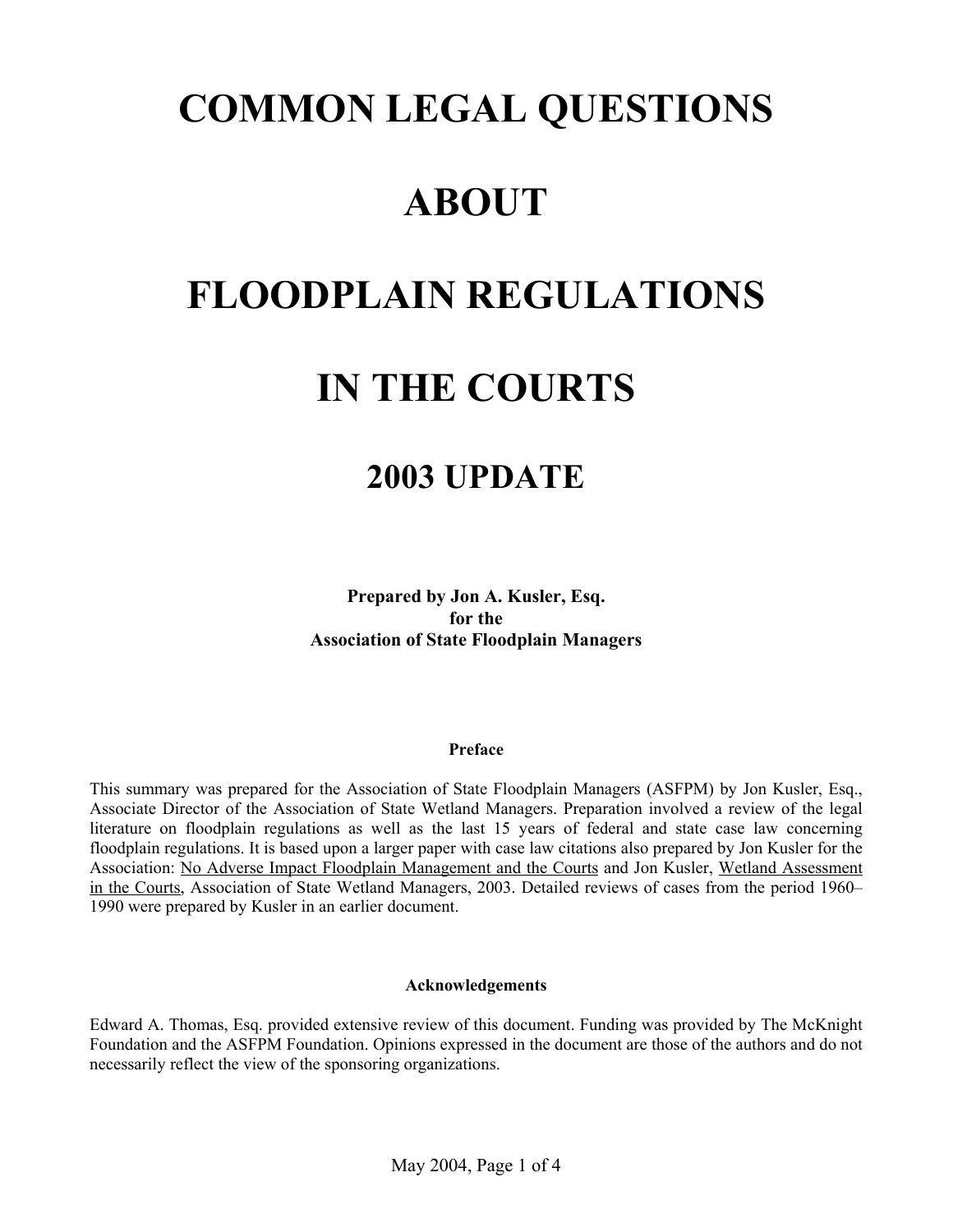#### **COMMON LEGAL QUESTIONS**

#### **Have courts continued to uphold the overall constitutionality of state, and local floodplain regulations?**

Courts at all levels of government have broadly and repeatedly upheld the general validity of floodplain regulations despite several U.S. Supreme Court cases which have held that hazard-related regulations might be unconstitutional in certain circumstances. For example, the Supreme Court held that South Carolina beach protection regulations which denied all economic use of lands (i.e., a coastal setback line) could be invalid as applied to this specific property. It also held in an Oregon case that dedication requirements for a bike path in a floodplain were unconstitutional because the regulatory conditions were not "roughly proportional" to burdens on the public created by the commercial use.

#### **Does general validity mean that regulations are valid for all properties?**

No. A landowner may attack the constitutionality of regulations as applied to his or her property even where regulations are valid in general. Regulator agencies need to be able to support the validity of the regulations as applied to particular properties. However, the overall presumption of validity for regulations and a presumption of correctness for regulatory agency information gathering and regulatory decisions helps the regulatory agency meet its burden of proof. And, courts have broadly supported state and local floodplain regulations as applied to particular properties. A court decision that regulations are unconstitutional as applied to a specific property will not determine site-specific unconstitutionality as applied to other properties.

#### **Has judicial support for floodplain regulations as applied to particular properties weakened in recent years?**

No, courts continue to strongly uphold floodplain regulations. Courts have only held regulations invalid in a few of the more than 125 appellate state and federal cases addressing floodplain regulations over the last decade including many challenges to regulations as a taking of private property. For cases upholding regulations, see, for example Beverly Bank v. Illinois Department of Transportation, 579 N.E.2d 815 (Ill. 1991) (Court held that Illinois legislature had the authority to prohibit the construction of new residences in the 100-year floodway and that a taking claim was premature.). State of Wisconsin v. Outagamie County Board of Adjustment, 532 N.W.2d 147 (Wis. App., 1995) (Court held that variance for a replacement of fishing cottage in the floodway of the Wolf River was barred by county shoreland zoning ordinance.). Bonnie Briar Syndicate, Inc. v. Town of Mamaroneck, et. al, 94 N.Y.2d 96 (N.Y., 1999) (Court rejected claim that the rezoning of 150 acre golf course property important for flood storage from residential to solely recreational use was a taking of private property.). Wyer v. Board of Environmental Protection, 747 A.2d 192 (Me. 2000) (Court held that denial of a variance under sand dune laws not a taking because property could be used for parking, picnics, barbecues, and other recreational uses.)

But landowners are more often challenging regulations and courts are examining floodplain regulations with greater care than several decades ago.

#### **What are the most common challenges to regulations in the last fifteen years?**

The most common have been challenges to highly restrictive regulations: floodway restrictions, coastal dune and high hazard area restrictions, buffer and setback requirements, stringent requirements for variances, and very tight nonconforming use regulations. Despite challenges, courts have broadly upheld these restrictions against claims that they take private property without payment of just compensation, have been adopted to serve invalid goals, are unreasonable (lack adequate nexus to goals), or discriminate.

#### **May local governments regulate floodplains without express statutory authority to do so?**

Yes. Courts have upheld local floodplain zoning regulations adopted as part of broader zoning. Courts have also, in some cases, upheld local floodplain ordinances adopted pursuant to "home rule" powers. But this is rarely an issue since states have broadly authorized local governments to adopt floodplain regulations.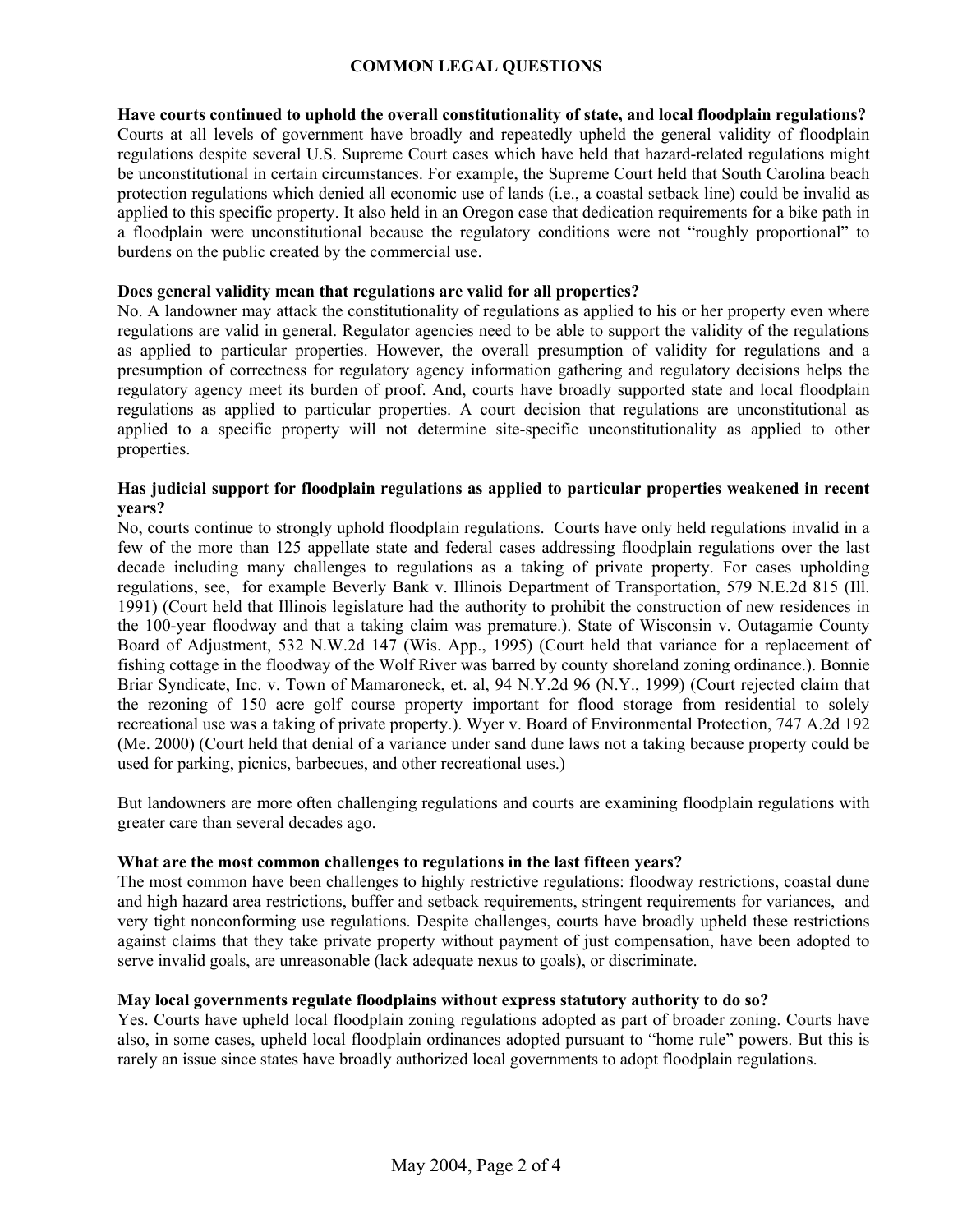#### **May a local government adopt floodplain regulations which exceed state or federal (FEMA) minimum standards.**

Yes. Local governments regulations may exceed both state and federal regulations. There is no preemption issue. The FEMA program encourages state and local regulations exceeding federal standards through the Community Rating System. Courts have, in specific cases, sustained a variety of regulations exceeding FEMA standards such as:

- Regulating activities consistent with the 500 year flood rather than the 100 year flood,
- Prohibiting residences in floodplains,
- Establishing more stringent floodway standards such as preventing activities which would cause any substantial increase in flood heights,
- Establishing buffer and set back requirements for coastal development and development adjacent to riverine floodplains,
- Establishing tight restrictions on the use of septic tank/soil absorption fields in floodplains,
- Establishing open space zoning for some floodplains, and
- Establishing tight restrictions on the rebuilding of nonconforming uses.

#### **May states and local governments regulate some floodplains and not others?**

Yes, typically states and local governments only regulate mapped floodplains.

#### **Are federal, state, or local floodplain regulatory agency factual determinations (e.g., mapping of floodways and flood fringe boundaries) presumed to be correct?**

Yes. The burden is on landowners to prove their incorrectness. Courts overturn agency fact-finding only if it finds that such fact-finding lacks "substantial evidence." Courts are particularly likely to uphold factual determinations of federal and state "expert" agencies. However, courts look more closely at the adequacy of the information gathering where regulations have severe economic impact on specific properties.

#### **How closely must floodplain regulatory standards (including conditions) be tailored to regulatory goals?**

Courts have broadly upheld floodplain and other resource protection regulations against challenges that they lack reasonable nexus to regulatory goals. But, as indicated above, courts have required a stronger showing of nexus where regulations have severe economic impact on property owners. They also, increasingly require a showing that conditions attached to regulatory permits are "roughly proportional" to the impacts posed by the proposed activity where dedication of lands to public use is involved.

#### **Must a regulatory agency accept one mapping or other flood analysis method over another?**

No, not unless the agencies regulations require the use of a particular method. Courts have afforded regulatory agencies considerable discretion in deciding which scientific or engineering approach to accept in fact-finding as long as the final decision is supported by "substantial" evidence. Also, courts have held that regulatory agencies do not need to eliminate all uncertainties in fact-finding.

#### **Does an agency need to follow the mapping, floodway delineation, or other technical requirements set forth in its enabling statute or regulations?**

Yes. Agencies must comply with statutory, administrative regulation and ordinance procedural requirements. They must also apply the permitting criteria contained in statutes and regulations.

#### **Are floodplain and floodway maps invalid if they contain some inaccuracies?**

No. Courts have upheld maps with some inaccuracies, particularly if there are regulatory procedures available for refining wetland map information on a case-by-case basis.

#### **Can landowners be required to carry out floodplain delineations or determine the impacts of proposed activities on flood elevations? Provide other types of floodplain assessment data?**

Yes. Courts have held that regulatory agencies can shift a considerable portion of the assessment burden to landowners and that the amount of information required from a landowner may vary depending upon the issues and severity of impact posed by a specific permit. And, agencies can charge reasonable fees for